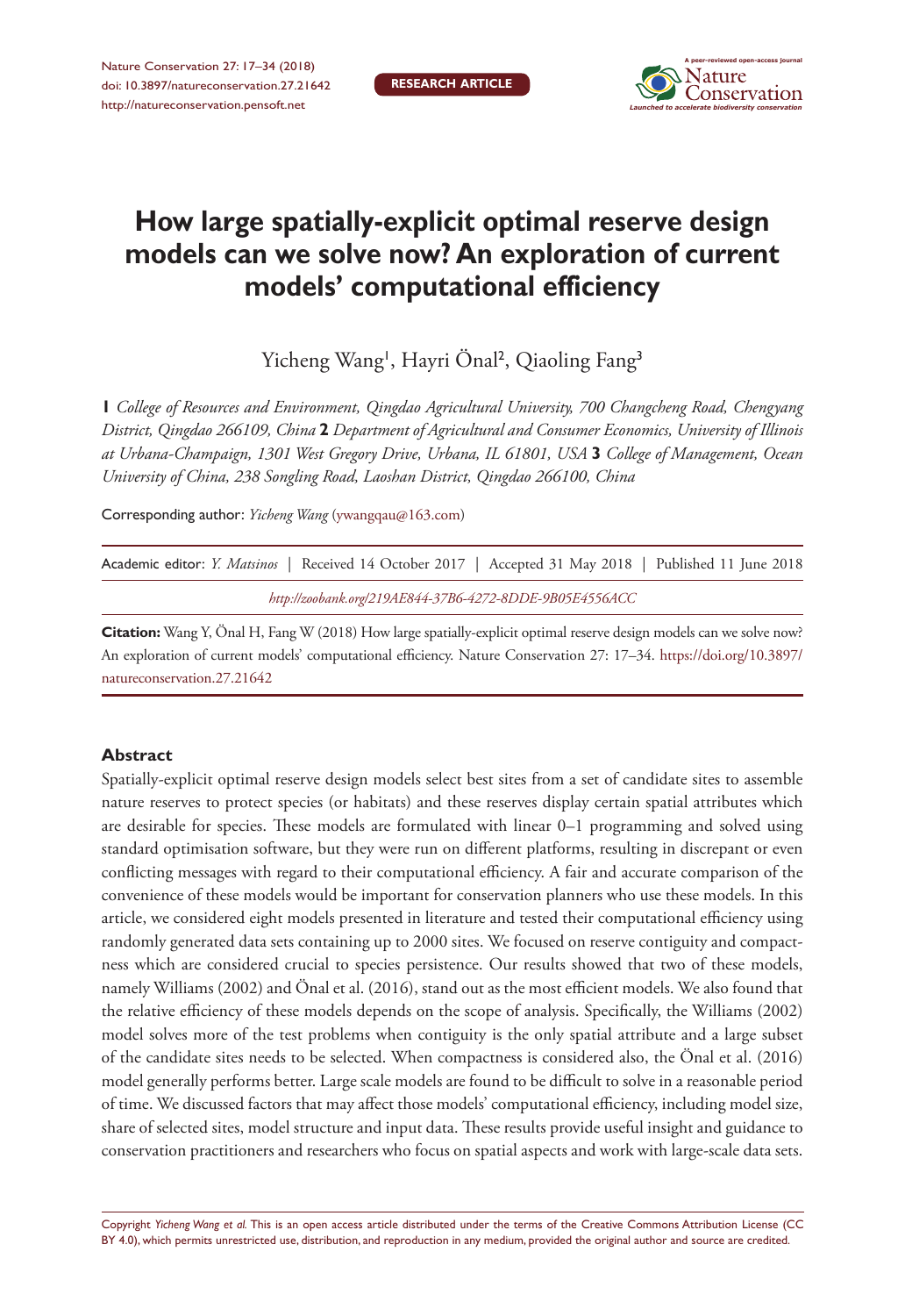#### **Keywords**

nature reserve design, mixed integer programming, computational efficiency, contiguity, compactness, spatial optimisation

#### **Introduction**

Anthropogenic activities have caused tremendous impacts on ecosystems all over the world. These impacts include but are not limited to environmental pollution, habitat loss and fragmentation, invasion of exotic species and climate change (e.g. Aplet and McKinley 2017). These impacts led to an increased rate of extinction of species and impaired the services that ecosystems have been providing to humans. Establishing nature conservation reserves have been adopted across the globe as a direct way to restore ecosystems and protect species. However, resources devoted to this purpose such as land and budget have always been scarce and they often face conflicting demands from other sectors of society such as housing and industry. With the aim of designing ecologically effective and economically efficient nature reserves comes the science of reserve design (Kingsland 2002).

The reserve design problem is defined as selecting a subset from a larger set of candidate sites to assemble nature conservation reserves to provide adequate protection to targeted species or habitats. This problem has been studied using various approaches, including site scoring (e.g. Pressey and Nicholls 1989), gap analysis (e.g. Scott et al. 1993), heuristics (e.g. Pressey et al. 1997) and formal optimisation (e.g. Possingham et al. 2000, Williams et al. 2004). Gap analysis and heuristics have been widely used both in academic research and conservation practices, primarily because they are intuitive, easy to use and computationally convenient. Some popular nature reserve design software such as Marxan and C-plan use heuristics as their major solution algorithm (Ball et al. 2009, Sarkar 2012). However, it has long been demonstrated that these techniques find optimal solutions only occasionally and often generate solutions which significantly deviate from the optimal ones (Önal 2003, Williams et al. 2005). This means that they may not be allocating scarce conservation resources in the best possible manner. The problem can also be formulated as an optimisation model, specifically as a linear mixed integer programme (MIP), to determine the best selection of sites while meeting the conservation goals. The resulting model can be solved using MIP solvers such as CPLEX and GUROBI integrated in off-theshelf mathematical modelling software such as GAMS and AMPL (AMPL 2016, GAMS 2016). Finding the best possible solution helps guarantee efficient allocation of conservation resources. Due to this advantage, optimal reserve design models have received substantial attention since the 1990s.

The early optimisation formulations of the reserve design problem adapted the set covering and maximal covering frameworks well known in the operations research literature (Cocks and Baird 1989, Underhill 1994, Camm et al. 1996, Church et al.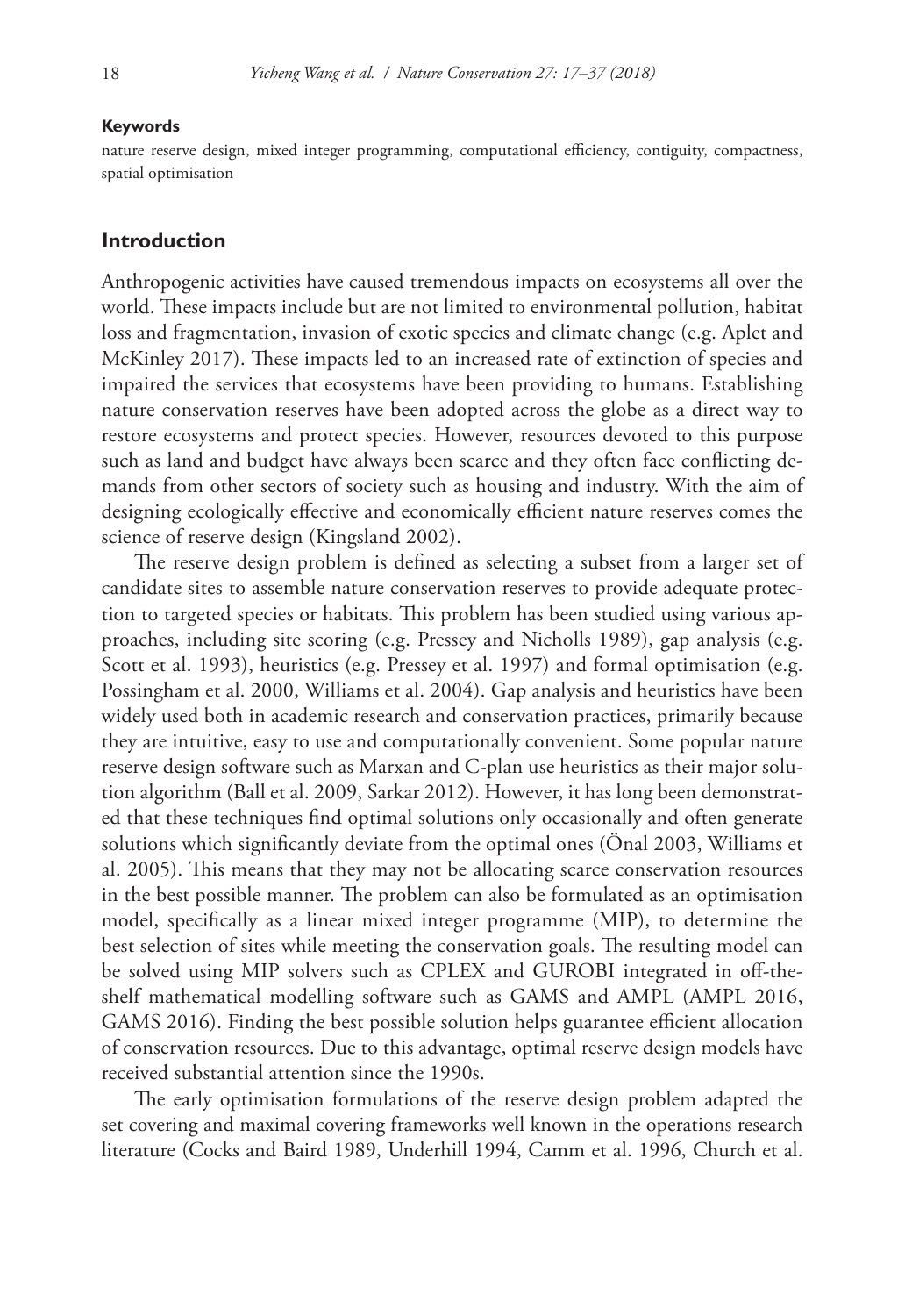1996, Ando et al. 1998). These initial formulations neglected spatial attributes of the reserve, usually ending up with a solution where selected sites are highly scattered over the landscape and far apart from each other. A reserve with such a spatial configuration is not very meaningful in practice because both species survival and reserve management benefit from a spatially coherent reserve. The second generation optimum reserve design models incorporated spatial attributes to improve the coherence and functionality of the reserves (Williams et al. 2005). Amongst the spatial attributes discussed in literature, the most important ones are spatial contiguity (or connectivity) and compactness of the selected sites. Spatial contiguity means that any two sites in the reserve can be linked by a path of selected sites. Compactness is a more difficult concept to define, but, in general, it means that the selected sites must be close to each other (or grouped together) to the greatest possible extent. Some studies used the total distance between pairs of selected sites and the boundary length of the reserve as proxy measures for compactness. These two spatial attributes have been successfully modelled using graph theory, network flow theory and mathematical techniques (see Williams et al. 2005, Moilanen et al. 2009, Billionnet 2013 for reviews of those studies). Incorporating these spatial attributes into the optimisation frameworks requires more complex formulations, however, including a large number of additional variables and constraints. Thus, the reserve selection problem gets computationally more difficult when spatial configuration is of concern. For instance, a set covering formulation involving thousands of candidate sites could be solved in seconds (Rodrigues and Gaston 2002), but a compactness model involving about 700 sites could not be solved to optimality within 10 hours (Fischer and Church 2003).

Several modelling approaches have been introduced in the reserve design literature to incorporate spatial aspects in site selection. Due to their differences in structure and size, those models differ in their computational performance. Moreover, individual models were run on different platforms with different CPU speeds and solved using different MIP solvers and, therefore, it is not clear how those models compare to each other in terms of their computational efficiency. A fair and accurate comparison of the convenience of these models would be important for on-theground conservation practitioners. This is the main motivation for this article. For this purpose, we selected eight optimisation models incorporating (or could incorporate easily by proper modification) contiguity and compactness and conducted computational experiments with these models by running them on the same computer and using the same data sets that were generated randomly. We aimed to answer two questions: i) how do these models perform in solving contiguity and compactness problems with different sizes and ii) what are the likely factors affecting their computational efficiencies?

We carried out the tests on a Lenovo desktop computer with Intel Pentium (R) CPU of 2.8 gigahertz and RAM of 8.0 gigabyte and the operation system was Windows 64-bit. As the MIP solver, GUROBI 5.0 integrated in GAMS 23.9 was used.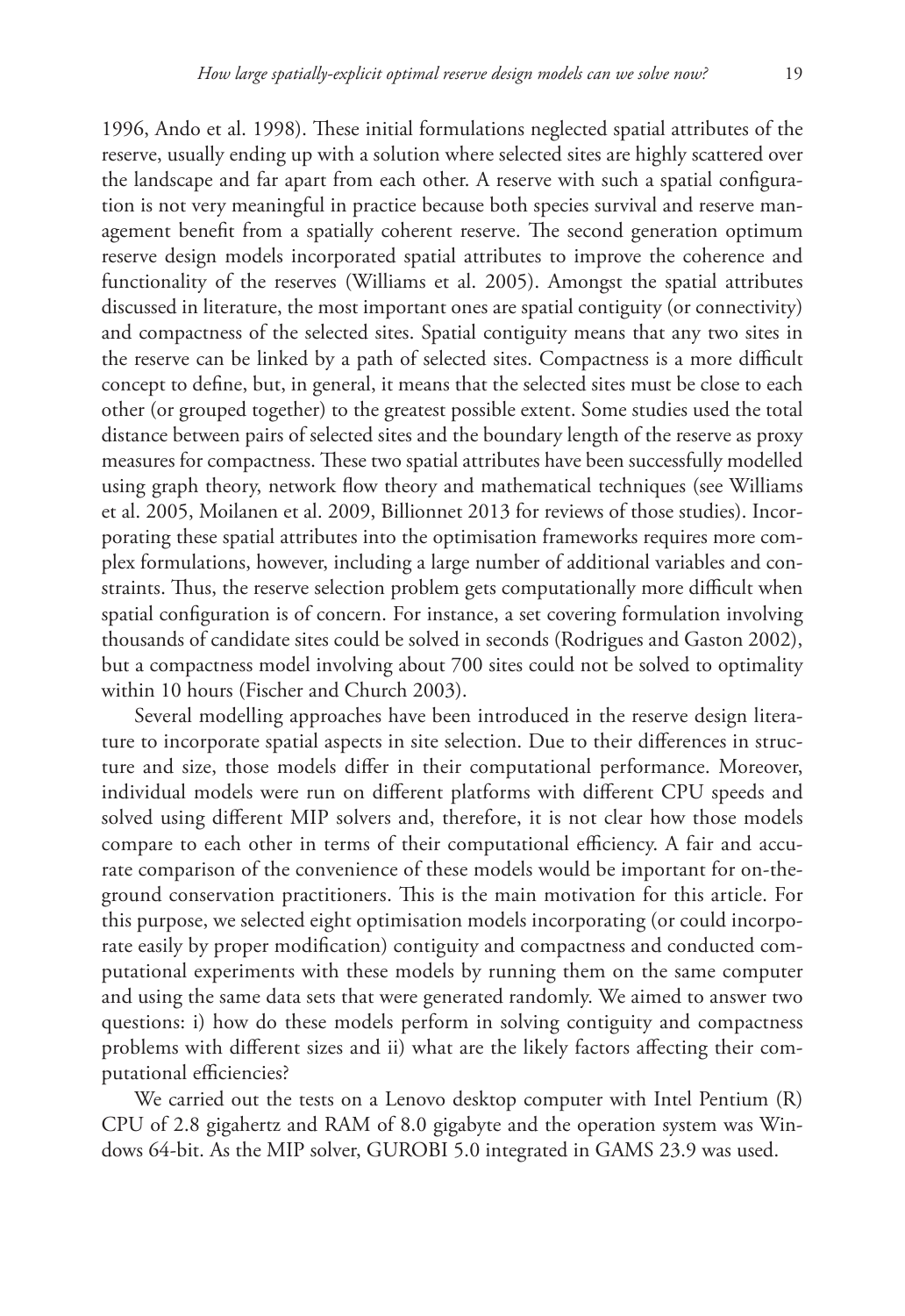#### **Material and methods**

## **Contiguity models**

Table 1 summarises the eight models we tested. The 'Algebraic formula' column of the table presents the basic algebraic formula used to ensure spatial contiguity.

Some of the models were not originally proposed for reserve design purposes or did not consider the cost of site selection. We made necessary modifications to those models so that they are applicable to the reserve design problem we address here. The objective of all the models is stated as the minimisation of the total cost of site selection, namely:

Minimize  $\sum_i c_i U_i(1)$ 

where  $U_i$  is a binary variable which equals 1 if site  $i$  is selected and 0 otherwise and  $c_i$  is the cost of selecting site *i*.

Those models, not originally proposed for reserve design problems, are extended by adding the species coverage constraint described below:

$$
\sum_i e_i U_i \geq p\ (2)
$$

where  $e_i$  is the population size of target species in site *i*; and  $p$  is the targeted (minimum viable) population of target species. This constraint is supposed to ensure a longterm survival chance for target species.

The Miller et al. (1960) model is modified as below to control the formation of arcs between selected sites.

$$
X_{ij} + X_{ji} \le U_i \text{ for all } i < j, j \in N_i \text{ (3)}
$$
\n
$$
X_{ij} + X_{ji} \le U_j \text{ for all } i < j, j \in N_i \text{ (4)}
$$
\n
$$
\sum_{j \in N_i} X_{ij} \le U_i \text{ for all } i \text{ (5)}
$$
\n
$$
\sum_{i} \sum_{j \in N_i} X_{ij} = \sum_i U_i - 1 \text{ (6)}
$$

where  $X_{ii}$  is a binary variable which equals 1 if an arc directs from *i* to neighbour *j* and 0 otherwise and  $N_{\scriptscriptstyle \hat{i}}$  is the set of  $\it i$ 's neighbour sites. For details, see Williams (2002).

We first generated ten hypothetical data sets. Each data set considers a 10\*10 grid partition including one hundred sites. The distribution of species over these sites was generated by using a uniform distribution function with the range of [0, 5], which means that the population size  $(e_i)$  in each site takes an integer value between 0 and 5. We generated the selection cost  $(c_i)$  similarly using the range of real numbers [1, 10]. We assigned a different value to the target population size (*p*) in each data set, where *p* is calculated by *p*=*α*\**n* where *n*=100 is the number of candidate sites and *α* is a popula-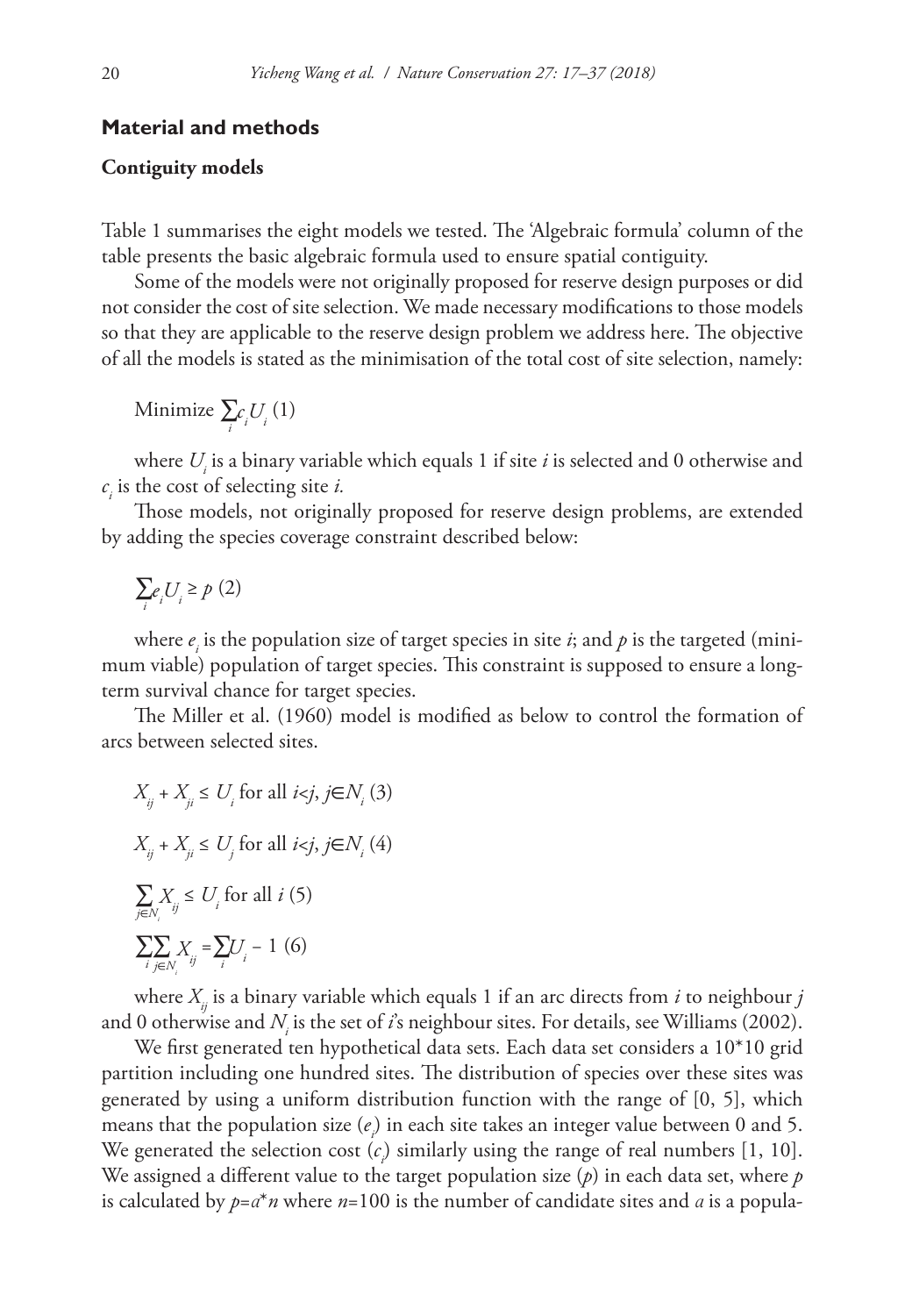| Model<br>number | Mechanism to ensure contiguity                                                                                                                                                                                                              | Algebraic formula                                                                  | References                                                                      |  |
|-----------------|---------------------------------------------------------------------------------------------------------------------------------------------------------------------------------------------------------------------------------------------|------------------------------------------------------------------------------------|---------------------------------------------------------------------------------|--|
| 1               | An arc can direct from node i to<br>neighbour node $j$ only if the value<br>assigned to $i$ is less than the value<br>assigned to $j$ , so an arc directing away<br>from a node will not return to it and<br>therefore loops are prevented. | $(1)-(6);$<br>$Y_{_{i}} - Y_{_{j}} + nX_{_{ij}} \leq n-1 \ i\neq j, j\in N_{_{i}}$ | Miller et al. (1960);<br>Duque et al. $(2011)$ 's<br>Tree <sup>PRM</sup> model. |  |
| $\overline{2}$  | Two trees are formed, one in primal<br>graph, the other in dual graph, the<br>interwoven structure of these two trees<br>prevents the formation of loops.                                                                                   | $(1)-(6);$<br>$(2)-(4)$ in Williams $(2002)$ .                                     | Williams (2002)                                                                 |  |
| 3               | One selected site serves as a sink, every<br>other selected site provides one unit of<br>supply to the flow and all flows finally<br>reach the sink.                                                                                        | $(1)$ and $(2)$ ;<br>$(1)-(3)$ in Shirabe $(2005)$ .                               | Shirabe (2005, 2009);<br>Duque et al. (2011)'s<br>$Flow^{PRM}$ model            |  |
| 4               | The tail length of a selected site equals<br>the number of arcs linking to it and<br>that length is strictly larger than that of<br>the site's preceding sites.                                                                             | $(1)-(2);$<br>$(3)-(7)$ in Önal and Briers $(2006)$ .                              | Önal and Briers (2006)                                                          |  |
| 5               | Solve a relaxed problem first with no<br>contiguity constraints. If a cycle occurs,<br>apply an inequality (a cut) to that cycle<br>and solve again until there is no cycle<br>in the solution.                                             | $(1)-(6);$<br>(8) in Önal and Wang (2008).                                         | Onal and Wang (2008)                                                            |  |
| 6               | An amount of flow is injected into<br>the partition from an outside node,<br>each selected site consumes one unit<br>of flow, residual flow is absorbed by a<br>predefined variable.                                                        | $(1)$ and $(2)$ ; $(5)-(8)$ in Conrad et<br>al. (2012).                            | Conrad et al. (2012)                                                            |  |
| 7               | Capital flows from the supply node<br>to trans-shipment nodes and for each<br>selected site, capital can come into it<br>from only one of its adjacent sites.                                                                               | $(1)$ and $(2)$ ;<br>(2)-(7) in Jafari and Hearne<br>(2013).                       | Jafari and Hearne (2013);<br>Jafari et al. (2017)                               |  |
| 8               | If a site is selected then at least one<br>of its adjacent sites, which is nearer<br>(structurally or functionally) to the<br>centre, must also be selected.                                                                                | Minimize $\sum_{k} c X_i$ ; (2), (4), (6)<br>and (8) in Önal et al. (2016).        | Önal et al. (2016);<br>Wang and Önal (2016)                                     |  |

**Table 1.** Mechanisms used to ensure contiguity and algebraic formulae of the eight models used in the computational efficiency tests.

tion coefficient ranging from 0.25 to 2.5 with an increment of 0.25 (thus, a population between 25 and 250 individuals must be protected in the reserve and a larger *α* implies a larger reserve area). By designing reserves with different areas, we intend to test the impact of the number of selected sites on computational efficiency.

To eliminate the impact of input data on the test result, for each value of *α* we generated 50 data sets, each with a different distribution of species and selection cost across the 100 sites and used in a different run. To save time in the test and avoid tying the computer to a long computational time, in each run we imposed a one-hour maxi-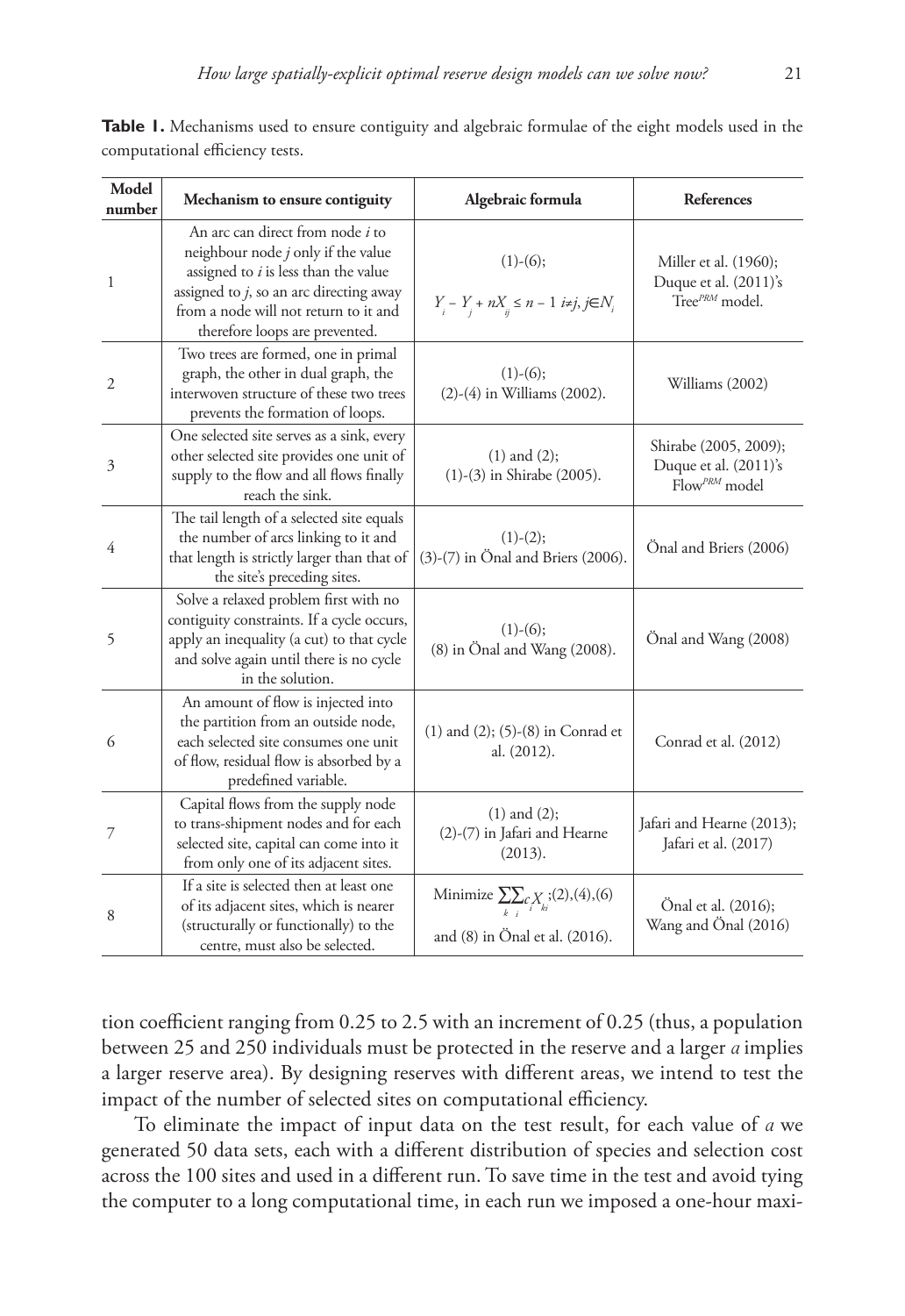mum processing time limit. The total time limit for all runs was limited to 2 hours (i.e. the programme was terminated if it took more than 2 hours to complete the 50 runs). Average CPU times in completed runs were reported.

#### **Contiguity and compactness models**

The Önal et al. (2016) model and the Williams (2002) model were modified and used in the contiguity and compactness test because these two models were found to be the most efficient models in the above contiguity test. We modified the objective function of the Önal et al. (2016) model as below so it incorporated selection cost which is an important factor in reserve design practices:

Minimize 
$$
\sum_{k} \sum_{i} d_{ki} X_{ki} + \sum_{k} \sum_{i} c_{i} X_{ki} (7)
$$

where  $X_{i,j}$  is a binary variable which equals 1 if site *i* is selected into the reserve which is centred at site  $k$  and  $d_k$  is the distance between centre site  $k$  and selected site *i*. The first part of (7) is the total distance between the cluster centres and selected sites and the second part is selection cost. These two components can be given different weights to reflect their importance in site selection; for computational purposes, we used the same weights  $(=1.0)$ .

In the Williams (2002) model, we made the following modifications to incorporate compactness assuming that compactness is measured by total pair-wise distance between selected sites (Önal and Briers 2002).

Min 
$$
\sum_{i} \sum_{j>i} d_{ij} W_{ij} + \sum_{i} c_i U_i (8)
$$
 s.t.:

*W*<sub>*ij*</sub> ≥ *U<sub>i</sub>* + *U<sub>j</sub>* − 1 for all *i<j* (9)

where  $W_{ii}$  is a binary variable which equals 1 when sites  $i$  and  $j$  are both selected and 0 otherwise. The first part of (8) represents reserve compactness while the second part is the cost of site selection. Constraint (9) relates  $W_{ij}$  to the site selection variables.

## **Results**

#### **Contiguity: the 100-site problem**

The computational results of the 100-site contiguity problem are summarised in Table 2 (for clarity reasons, we only report results with populations (*p*) of 50 to 250 with an increment of 50). Except Williams (2002) and Önal et al. (2016), all models encountered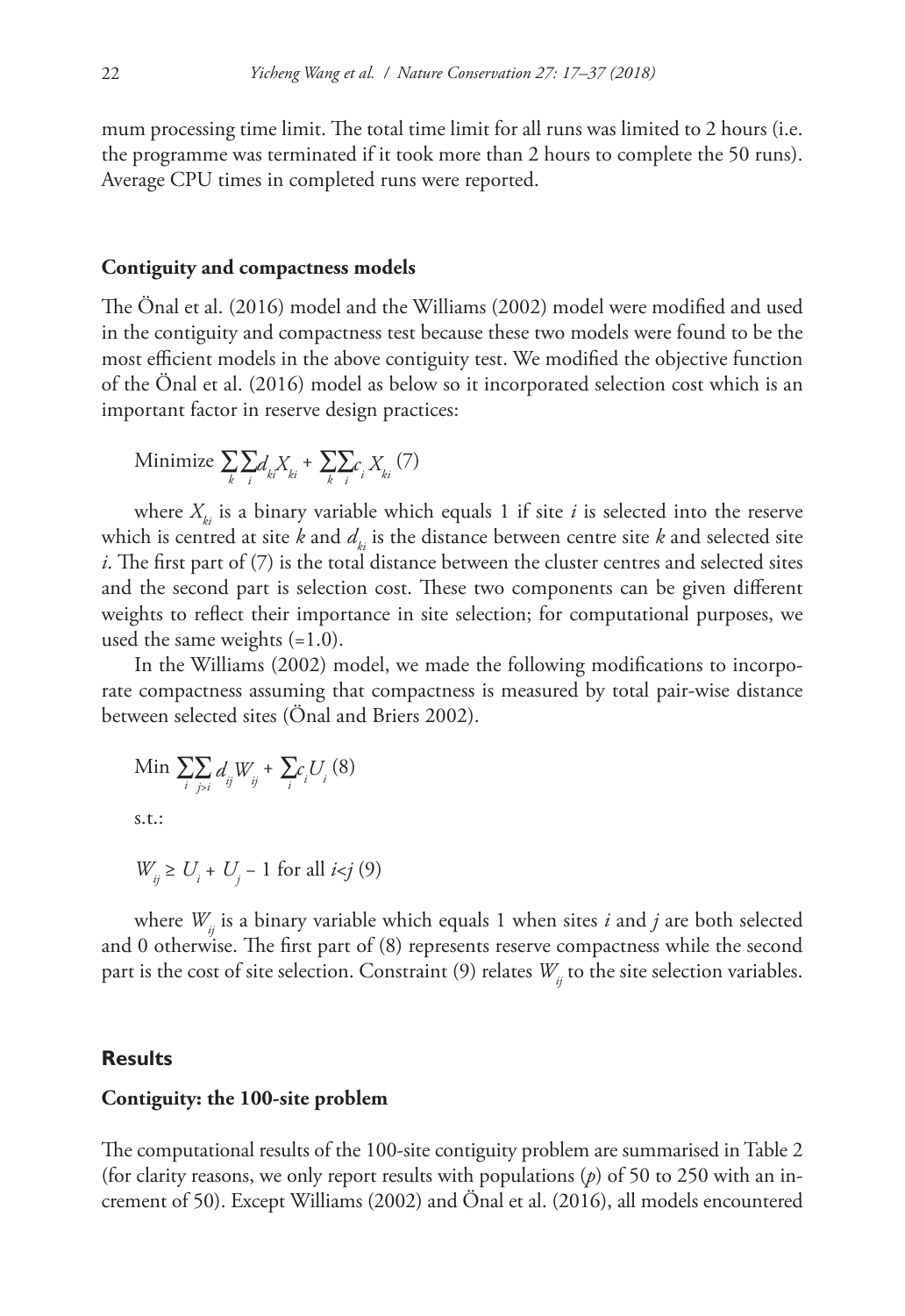| Models                   | Population size to be covered in the reserve |                        |                        |                        |                      |  |  |  |
|--------------------------|----------------------------------------------|------------------------|------------------------|------------------------|----------------------|--|--|--|
|                          | 50                                           | 100                    | 150                    | 200                    | 250                  |  |  |  |
| Miller et al. (1960)     | 136.9                                        | $>3600.0$ <sup>a</sup> | $>3600.0$ <sup>a</sup> | $>3600.0$ <sup>a</sup> | $>2400.0$ b          |  |  |  |
| Williams (2002)          | 9.0                                          | 50.8                   | 20.2                   | 3.0                    | 0.1 <sup>c</sup>     |  |  |  |
| Shirabe (2005)           | 64.2                                         | $>969.1$ <sup>a</sup>  | >477.1 <sup>a</sup>    | 47.0                   | 0.1 <sup>c</sup>     |  |  |  |
| Önal and Briers (2006)   | $>2024.3$ <sup>a</sup>                       | $>3600.0$ <sup>a</sup> | $>3600.0$ <sup>a</sup> | $>3600.0$ <sup>a</sup> | >2400.6 <sup>b</sup> |  |  |  |
| Önal and Wang (2008)     | $>505.6$ <sup>a</sup>                        | $>944.4$ <sup>a</sup>  | $>824.2$ <sup>a</sup>  | $>2405.3$ <sup>a</sup> | >1224.9 <sup>b</sup> |  |  |  |
| Conrad et al. (2012)     | $>1854.8$ <sup>a</sup>                       | $>2551.1$ <sup>a</sup> | $>2026.5$ <sup>a</sup> | $>123.5$ <sup>a</sup>  | 0.2 <sup>c</sup>     |  |  |  |
| Jafari and Hearne (2013) | $>1905.5$ <sup>a</sup>                       | $>3600.0$ <sup>a</sup> | $>3600.0$ <sup>a</sup> | $>311.8$ <sup>a</sup>  | 0.9 <sup>c</sup>     |  |  |  |
| Önal et al. (2016)       | 12.0                                         | 5.3                    | 3.3                    | 4.2                    | 6.6 <sup>c</sup>     |  |  |  |

**Table 2.** Computational efficiency of alternative contiguity models in solving a 100-site problem.

a: 2 to 50 runs were completed within the total time limit (2 hours). These values are averages of the CPU times used in completed runs.

b: 3 to 11 runs were completed within the total time limit (2 hours), amongst which 1 to 5 runs were infeasible due to high coverage requirement and/or inadequate species occurrence. The reported values are averages of the CPU times used in feasible runs. The ">" indicates that at least one run could not be completed within 1 hour.

c: 22 runs were infeasible. These values are averages of the other feasible 28 runs.

computational difficulty when solving the problem. That is, at least in one run, they could not find the optimal solution within an hour. The Miller et al. (1960) model completed only two runs in 2 hours in most population settings. The Shirabe (2005) model encountered difficulty in two population settings (*p*=100 and 150), in which most other models also encountered computational difficulty. These results are consistent with the findings of Duque et al. (2011) who applied these methods in a districting problem and found that the model adapted from Shirabe (2005) was fastest while their own models could not solve a 49-site districting problem in 3 hours.

The models of Önal and Briers (2006) and Jafari and Hearne (2013) completed only two runs in 2 hours in, respectively, three and two population settings (for Önal and Briers (2006) model, these settings are *p*=100, 150 and 200 and for Jafari and Hearne (2013) model, the settings are *p*=100 and 150). The models of Önal and Wang (2008) and Conrad et al. (2012) are better in the sense that they completed more runs in most population settings.

The Williams (2002) and Önal et al. (2016) models stand out as the fastest amongst the eight models and completed all 50 runs within the allowed time limits (each run was completed in less than one minute of processing time). The Williams (2002) model took 0.1 second to about 50 seconds to solve those problems, while the model of Önal et al. (2016) seems a little faster, in most settings using less than 10 seconds except one case where it used an average of 12.0 seconds.

All models, except the Önal et al. (2016) model, solved the problem relatively easily when a very large or very small population was to be covered (equivalently, a very large or very small number of sites need to be selected). A similar result was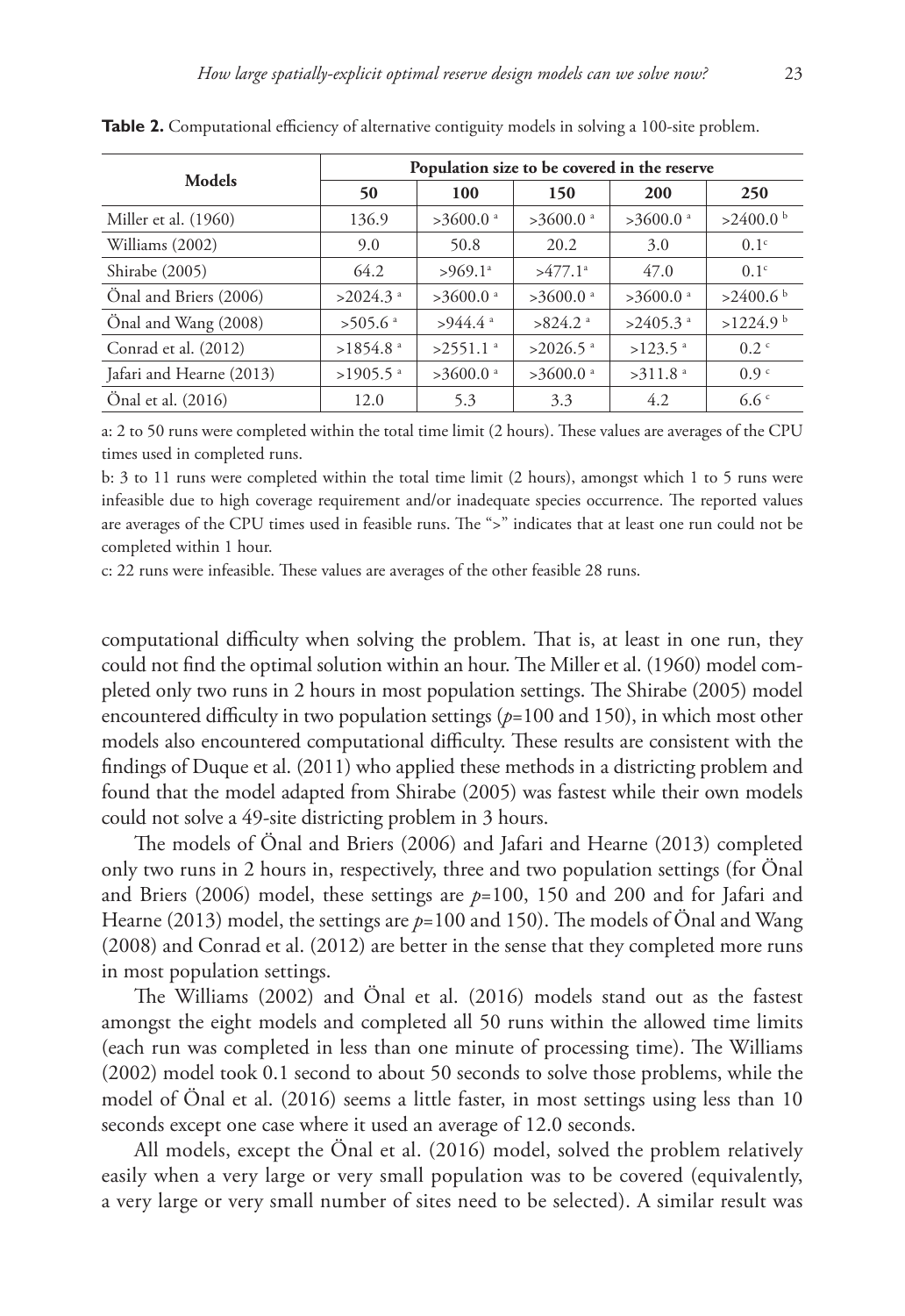reported by Williams (2002) also. The Önal et al. (2016) model was computationally steady regardless of the population size specification (the run times were in the range of 3.3–12.0 seconds).

#### **Contiguity: larger size problems**

Having observed that, in the 100-site test problems, the Williams (2002) and Önal et al. (2016) models are substantially more efficient than the other models, in the remaining test runs we compared these two models against each other in solving larger problems that involved 200 to 2000 sites. We relaxed the optimality requirement by setting the relative gap (percentage difference between the incumbent solution and the best possible solution) at 1 percent level (instead of 0 percent, no gap) to avoid long processing times that might possibly be needed to solve large problems to exact optimality (this is done in GAMS by writing a simple code *option optcr=0.01*). Table 3 reports the results for different model sizes.

The Williams (2002) model solved the problem for almost all sizes when the population coefficient *α* was high (2.5 and 2.0), although the processing times increased as the number of candidate sites (*n*) was increased. For instance, when *n*=200 and *α*=2.5, the model completed all feasible runs (in some cases the model was infeasible due to high population requirement and/or inadequate population distribution in the candidate sites) with an average processing time of 0.2 second. For *n*=2000, the average processing time increased to 4.2 seconds. A similar pattern is observed when the population coefficient was decreased to *α*=2.0. For *n*=200, an average of 4.0 seconds was used, while for *n*= 2000, only 14 runs were completed within the 2 hour total time limit. For other population settings, the model encountered computational difficulty more often and could not find a solution after running 1 hour in at least one run (indicated in Table 3 with ">"). The computational difficulty has become more severe as the problem size increased. For the setting *α*=1.5 and  $n=200$ , for example, the model completed 14 runs (average processing time  $=552.3$  seconds). For *α*=1.5 and *n*=500, the model completed only 4 runs (average processing time = 2124.9 seconds). The model completed only 2 runs when *n*=1000, 1500 and 2000. The worst performance was observed when *α*=1.0 and 0.5, where the model ran out of the 1 hour time limit almost in each run even with the smallest test problem (*n*=200).

The Önal et al. (2016) model displayed a relatively steady computational performance as in the 100-site problem. In general, the model used less time when a smaller number of sites was selected (Table 3, *n*=200). However, it encountered more difficulties than the Williams (2002) model in solving large problems even when the population settings were high. For instance, when *n*=500, the model completed only two runs for each population setting; and when *n*=1000, 1500 and 2000, it stopped without finding any solution within the 1 hour time limit. A more serious problem was encountered in some cases where the computer ran out of memory due to the large size of the model (millions of variables and equations, see Table 3).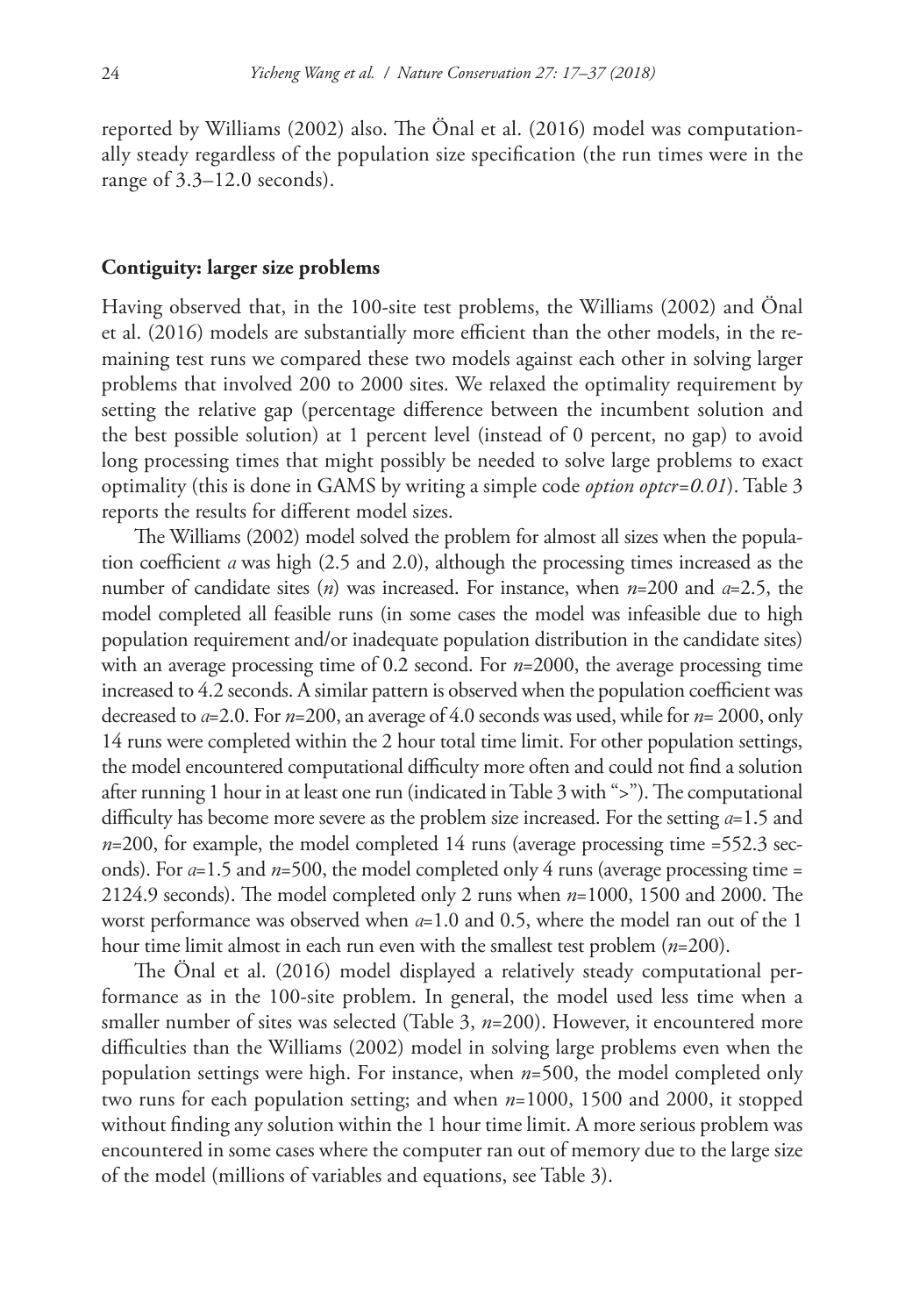| Models                   | $\mathcal{O}_a$ | $n=200(10*20)$             |                        | $n=500(20*25)$             |                          | $n=1000(25*40)$            |                        | $n=1500(30*50)$            |                        | $n=2000(40*50)$            |                  |
|--------------------------|-----------------|----------------------------|------------------------|----------------------------|--------------------------|----------------------------|------------------------|----------------------------|------------------------|----------------------------|------------------|
|                          |                 | Model<br>size <sup>b</sup> | Time (s)               | Model<br>size <sup>b</sup> | Time (s)                 | Model<br>size <sup>b</sup> | Time (s)               | Model<br>size <sup>b</sup> | Time(s)                | Model<br>size <sup>b</sup> | Time (s)         |
| Williams<br>(2002)       | 2.5             | 2,361<br>1,682             | 0.2 <sup>c</sup>       | 6,141<br>4,322             | 0.5 <sup>c</sup>         | 12,481<br>8,742            | 1.1 <sup>c</sup>       | 18,831<br>13,142           | 2.4C                   | 25,244<br>17,594           | 4.2 <sup>c</sup> |
|                          | 2.0             |                            | 4.0                    |                            | 26.5                     |                            | 108.3                  |                            | 383.5 <sup>d</sup>     |                            | $\rm e$          |
|                          | 1.5             |                            | $>552.3$ <sup>d</sup>  |                            | $>2124.9$ <sup>d</sup>   |                            | $>3600.0$ <sup>d</sup> |                            | $>3600.0$ <sup>d</sup> |                            | e                |
|                          | 1.0             |                            | $>3600.0$ <sup>d</sup> |                            | $>3600.0$ <sup>d</sup>   |                            | $>3600.0$ <sup>d</sup> |                            | $>3600.0$ <sup>d</sup> |                            | $\rm e$          |
|                          | 0.5             |                            | $>1822.0$ <sup>d</sup> |                            | $>3600.0$ <sup>d</sup>   |                            | e                      |                            | e                      |                            | e                |
| Önal<br>et al.<br>(2016) | 2.5             | 40,001<br>39,263           | $>3278.5$ <sup>d</sup> | 250,001<br>248,093         | $>3600.0$ <sup>d</sup>   | 1,000,001<br>996,133       | e                      | 2,250,001<br>2,244,163     | e                      | 4,000,001<br>3,992,183     | e                |
|                          | 2.0             |                            | 2851.4 <sup>d</sup>    |                            | >3600.0 $d$              |                            | $>3600.0$ <sup>d</sup> |                            | e                      |                            | e                |
|                          | 1.5             |                            | $2608.3$ $^{\rm d}$    |                            | $ >3600.0 $ <sup>d</sup> |                            | $>3600.0$ <sup>d</sup> |                            | e                      |                            | e                |
|                          | 1.0             |                            | $>2613.6$ <sup>d</sup> |                            | >3600.0 $d$              |                            | $>3600.0$ <sup>d</sup> |                            | f                      |                            | g                |
|                          | 0.5             |                            | 1238.5 <sup>d</sup>    |                            | $>3600.0$ <sup>d</sup>   |                            | $>3600.0$ <sup>d</sup> |                            | f                      |                            | g                |

**Table 3.** Computational efficiency of Williams (2002) and Önal et al. (2016) models in solving largescale contiguity problems.

a: Population coefficient. The size of population to be covered in the reserve equals to *α* times the number of candidate sites (*n*).

b: The first number is the number of variables, the second number is the number of equations in the model. c: 17 to 29 runs are infeasible due to high coverage requirement and/or inadequate species occurrence. Values are average of times used in feasible runs.

d: 2 to 19 runs were completed in 2 hours. The ">" indicates at least one run was out of time limit (1 hour). e: 2 or more runs were completed, at least one of which terminated with no solution after running 1 hour or with integer solution but gap not available.

f: Only 1 run was completed which took more than 7 hours and found integer solution with gap over 80 percent or no solution returned.

g: Out of memory after running about 2000 seconds or integer solution found after running nearly 3 hours but with gap greater than 70 percent.

### **Contiguity and compactness**

In this section, we compare the computational efficiency of the Williams (2002) and Önal et al. (2016) models in solving contiguity and compactness problems. We called the model based on Williams (2002) but with (8) as the objective function and (9) as an additional constraint "W-CM" (CM for contiguity and compactness) and the model based on Önal et al. (2016) but with (7) as the objective function "Ö-CM". The number of sites in the test runs was set as  $n=100$ , 200 and 500 and we defined the population coefficient *α*as in the contiguity tests. When *n*=500, both models encountered severe computational difficulty for most population coefficient settings. Table 4 summarises the results.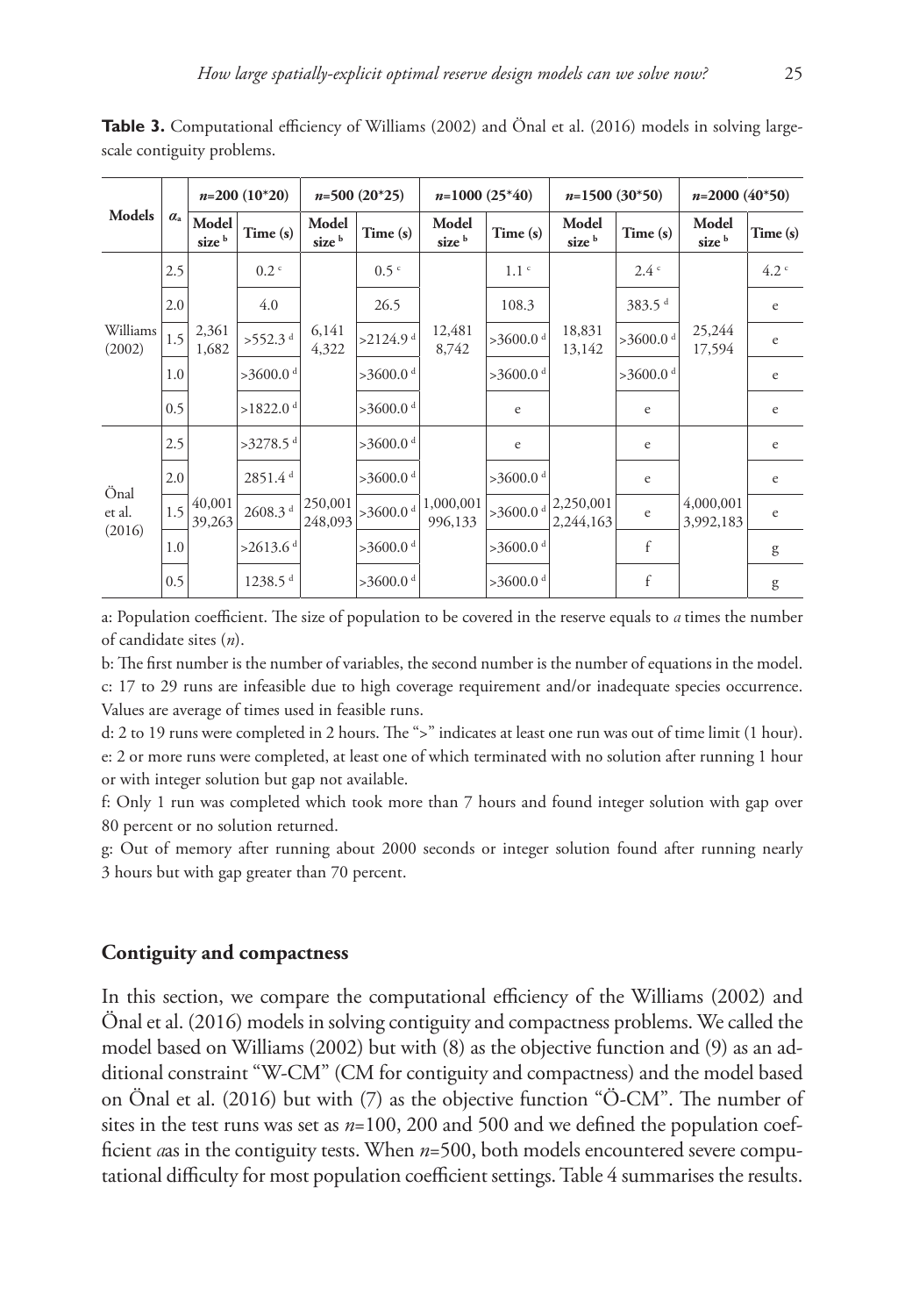|               | $a^{\mathrm{a}}$ | $n=100(10*10)$          |                  | $n=200(10*20)$          |                        | $n=500(20*25)$          |                   |
|---------------|------------------|-------------------------|------------------|-------------------------|------------------------|-------------------------|-------------------|
| <b>Models</b> |                  | Model size <sup>a</sup> | Time (s)         | Model size <sup>a</sup> | Time (s)               | Model size <sup>a</sup> | Time (s)          |
| W-CM          | 2.5              |                         | 1.4 <sup>b</sup> | 22,261;<br>21,582       | 4.8 <sup>b</sup>       | 130,891;<br>129,072     | 78.3 <sup>b</sup> |
|               | 2.0              | 6,091; 5,772            | $178.2^{\circ}$  |                         | $>2401.6$ <sup>d</sup> |                         | >3600.0           |
|               | 1.5              |                         | $1692.3^{\circ}$ |                         | $>3600.0$ <sup>d</sup> |                         | >3600.0 $\degree$ |
|               | 1.0              |                         | $>3318.8$ °      |                         | $>3600.0$ <sup>d</sup> |                         | >3600.0 $\degree$ |
|               | 0.5              |                         | 90.6             |                         | $>3600.0$ <sup>d</sup> |                         | >3600.0 $\degree$ |
| Ö-CM          | 2.5              | 10,001;<br>19,443       | 2.4 <sup>b</sup> | 40,001;<br>39,263       | 1474.4 <sup>b</sup>    | 250,001;<br>248,093     | >3600.0 $\degree$ |
|               | 2.0              |                         | 2.0              |                         | $1360.7$ $\degree$     |                         | >3600.0 $\degree$ |
|               | 1.5              |                         | 1.9              |                         | 1135.4                 |                         | >3600.0           |
|               | 1.0              |                         | 1.9              |                         | 1073.4                 |                         | >3600.0 $\degree$ |
|               | 0.5              |                         | 1.7              |                         | 767.6                  |                         | >3600.0 $\degree$ |

**Table 4.** Comparison of W-CM model and Ö-CM model in solving contiguity and compactness problems with various sizes.

a: See Table 3 for the explanations of*α*, model size and symbol ">".

b: Some runs were infeasible due to high population requirement and/or inadequate species occurrence. Values are averages of times used in feasible runs.

c: 2 to 41 runs were completed in 2 hours. Values are averages of times used in completed runs.

The W-CM model encountered difficulty for some population settings (*α*) when solving the 100-site problem. For *α*=2.5, the solution time was only 1.4 second, but for the settings *α*=2.0 and 1.5, it jumped to 178.2 and 1692.3 seconds. For *α*=1.0, only 3 runs were completed within the 2 hour total time limit. However, for *α*=0.5, the solution time was decreased dramatically to 90.6 seconds, showing the fast-slowfast pattern observed when solving the contiguity problems. For *n*=200 and 500, the model completed only 2 runs within the 2 hour total time limit for most population settings. In general, larger models require more solution times. However, raising the population requirement level improved the computational efficiency. For example, for *α*=2.5, the average solution times were only 4.8 and 78.3 seconds for *n*=200 and *n*=500, respectively.

The O-CM model used only about 2 seconds in the 100-site problem for all population coefficient settings. When *n*=200, the model used about 20 minutes or less for all population settings, again better than the W-CM model. When *n* was increased to 500, this model encountered difficulty too, where only 2 runs could be completed within the 2 hour total time limit.

It is interesting that the Ö-CM model is computationally more efficient than the W-CM model although it has a larger size both in terms of the number of variables and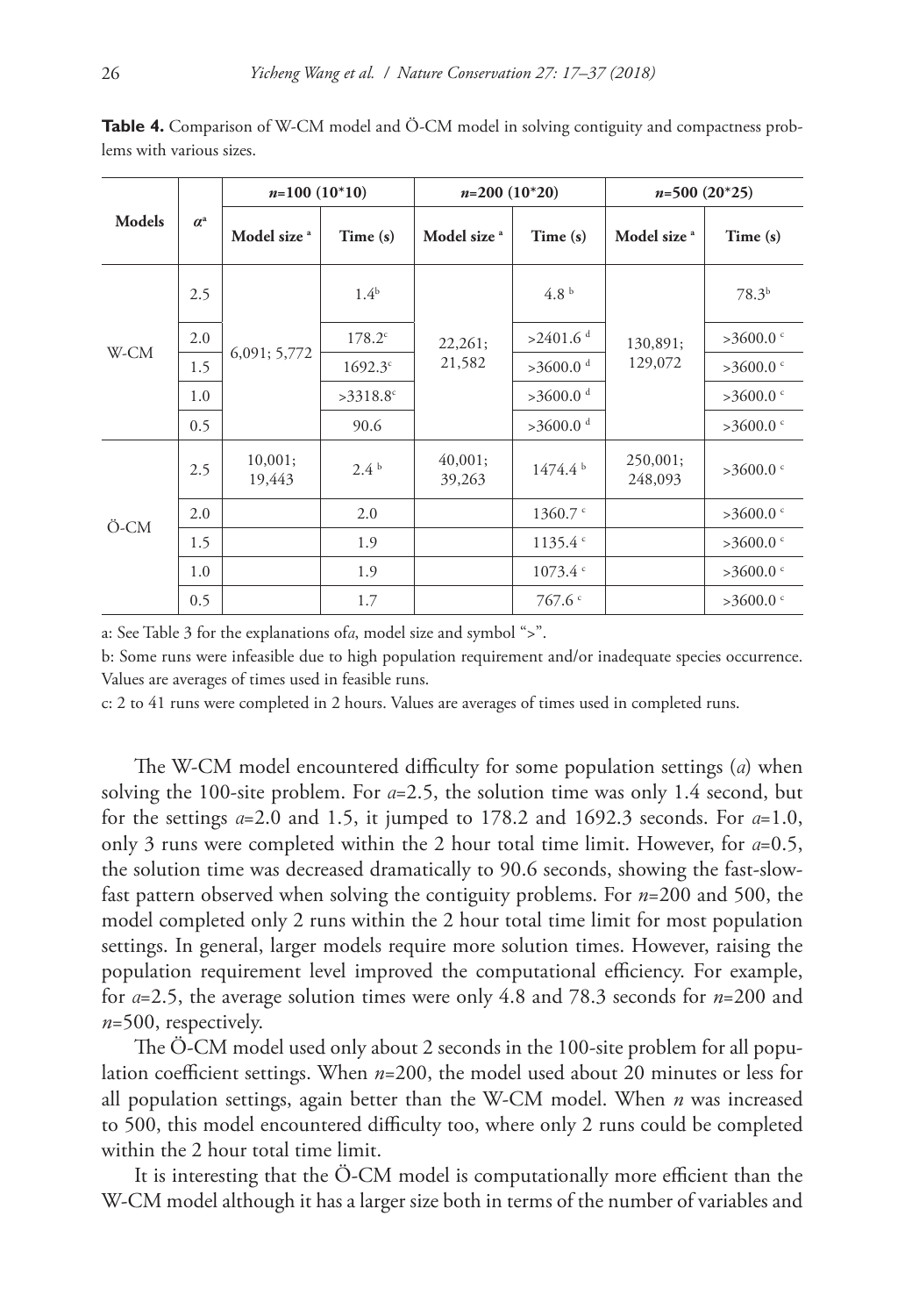the number of equations (see Table 4). This indicates that model size may not be the only factor determining the computational efficiency of MIP models.

Finally, we note that the Ö-CM model (which includes an additional distance component

$$
\sum_k \sum_i d_{ki} X_{ki}
$$

in the objective function, see (7)) is computationally more efficient than the Önal et al. (2016) model used in this test, although the size of these two models are exactly the same. For instance, for *α*=1.5 and *n*=200, the Önal et al. (2016) model used an average of 2608.3 seconds of processing time (see Table 3), while the Ö-CM model used only 1135.4 seconds (see Table 4). This, again, indicates that the model size is not the only factor that may affect computational efficiency of MIP models. We discuss these factors in the next section.

## **Discussion**

Based on the computational experiments we conducted, we identified four important factors that affect the computational efficiency of MIP models in nature reserve design problems with contiguity and compactness considerations: 1) Model size, 2) The share of selected sites, 3) Model structure and 4) Input data. We discuss these factors below.

Model size is the most important factor affecting the computational efficiency of these models. As the model size (especially the number of binary variables) increases, solution time may increase substantially. Figure 1 depicts an example using the Williams (2002) model. As the number of candidate sites *n* increased from 100 to 1500, which gradually increased the number of variables from 6,091 to 18,831 and the number of constraints from 5,772 to 13,142, the solution time increased exponentially from 3 seconds to nearly 400 seconds. This is largely due to the number of nodes solved during the branch and bound procedure used by most MIP solvers. In general more nodes have to be solved when the model has a larger size.

Our test runs showed that the solution times also depend significantly on the share of selected sites in the optimal solution, which in turn depends on the specification of the population coefficient (*α*). This can be seen clearly, for instance, in the results obtained with the Shirabe (2005), Conrad et al. (2012) and Jafari and Hearne (2013) models for *n*=100 (see Table 2) and in the Williams (2002) model results for *n*=200 (see Table 3). Generally, these models follow a fast-slow-fast pattern, that is, as the share of selected sites increases, the solution time increases first, reaches a peak (where the share of selected sites is about 20–30 percent of all the candidate sites) and then decreases. This may be explained by the number of binary variables that have to be fixed at the values of 0 or 1 during the solution process. When the share of selected sites is small (or large), a large portion of binary variables will be fixed at 0 (or 1), leaving fewer combinations (a smaller branch and bound tree) that need to be searched for improving the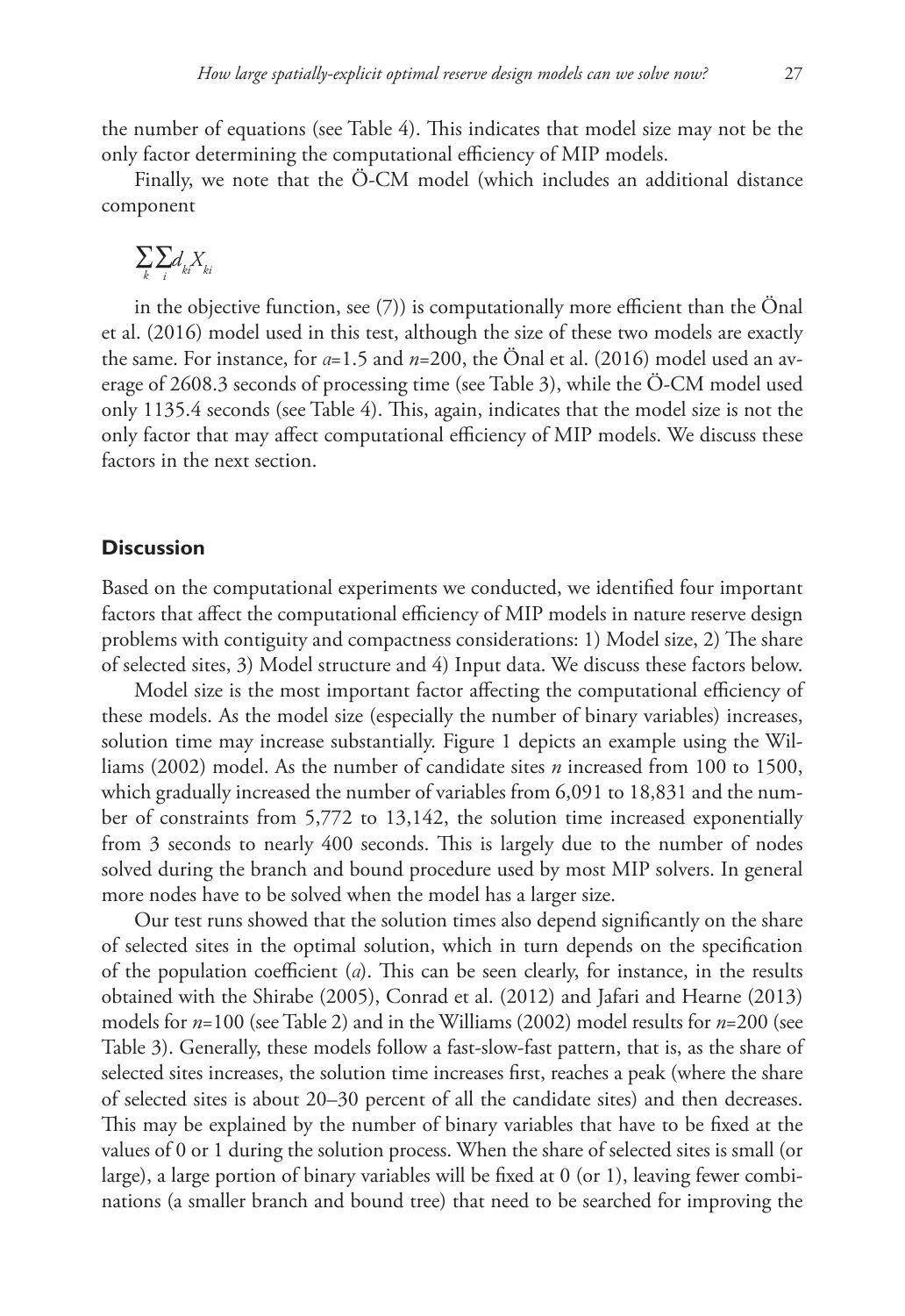

**Figure 1.** Relationship between processing time and the number of candidate sites (Williams (2002) model was used. population coefficient*α*=2.0. See text for detailed explanation of*α*).

objective function value (A brief description of the branch and bound algorithm can be found in Önal 2003). Similar results have been reported earlier by Williams (2002).

The Önal et al. (2016) model seems to be an exception. As noted above, it showed a relatively steady pattern in solution times for all population coefficient settings. The solution time tends to decrease only when a very small number of sites are to be selected.

Model structure is the third important factor that affects computational performance of the models we tested. Although the number of variables and constraints in a model may be substantial, due to the algebraic model structure, a large number of those variables and constraints may actually be redundant. Those redundant elements are eliminated during the preliminary solution procedure (Presolve in some GAMS solvers such as CPLEX and GUROBI) and the model sizes are much smaller after the Presolve. This is one of the main reasons for the superior computational advantage of the Önal et al. (2016) model. This situation was also observed in empirical applications of the Önal et al. (2016) model.

In addition, some algebraic forms may be integer friendly and some may not. For example, the graph-theoretic contiguity model introduced by Önal and Briers (2006) has the following constraint:

$$
\sum_{i \in N_j} X_{ij} \leq 4 U_j \text{ for all } j \text{ (10)}
$$

where  $X_{\!j}^{}$  and  $U_{\!j}^{}$  are binary variables as defined before and  $N_{\!j}^{}$  is the set of  $j$ 's neighbour sites. This constraint states that if site  $j$  is selected, then at most four arcs can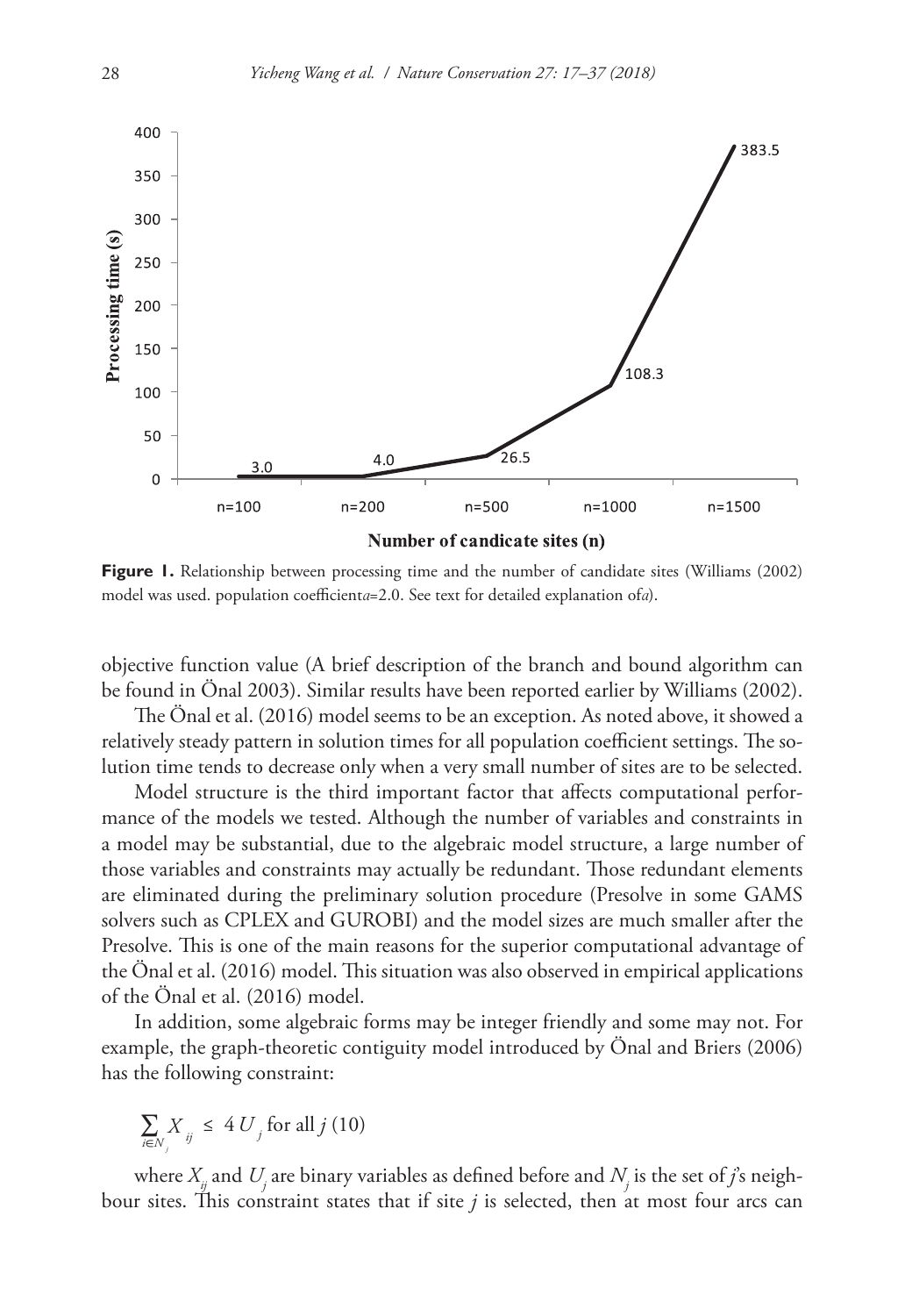

Figure 2. Significance of model structure in affecting the model's computational efficiency (number of sites *n*=36. The size of population to be covered equals to*α*times *n*.).

direct to it from its neighbour sites. The computational efficiency of the model can be improved substantially by modifying this constraint as in constraints (3) and (4). A comparison of the original Önal and Briers (2006) model and the modified model is depicted in Figure 2.

It is clear that replacing constraint (10) with constraints (3) and (4) slashes the solution time. We performed a paired samples t-test for each value of *α* to test the significance of the difference between these two models' processing times. The result reported a *p* value less than 0.05 for each *α* value, indicating that the difference between the processing times is statistically significant. This result should be attributed to the fact that a constraint like (10) is integer unfriendly while the constraints (3) and (4) improve the model's computational efficiency by helping construct a unimodular constraint matrix (ReVelle 1993, Williams 2002). Indeed, having a unimodular constraint matrix is one of the main reasons for the Williams (2002) model's good efficiency.

Input data such as land price and species distribution across candidate sites are also crucial factors that can affect the model's computational efficiency. Figure 3 depicts the processing times used by the models of Önal et al. (2016) and Williams (2002) when solving a 100-site problem with population coefficient *α*=0.5. The problem size remained unchanged across the 50 runs while species population and site costs in each run were varied.

The shortest time used by the Önal et al. (2016) model is only about 1.2 seconds, while the longest time is 131.2 seconds. For the Williams (2002) model, the shortest and longest times are 0.3 seconds and 84.5 seconds, respectively. These results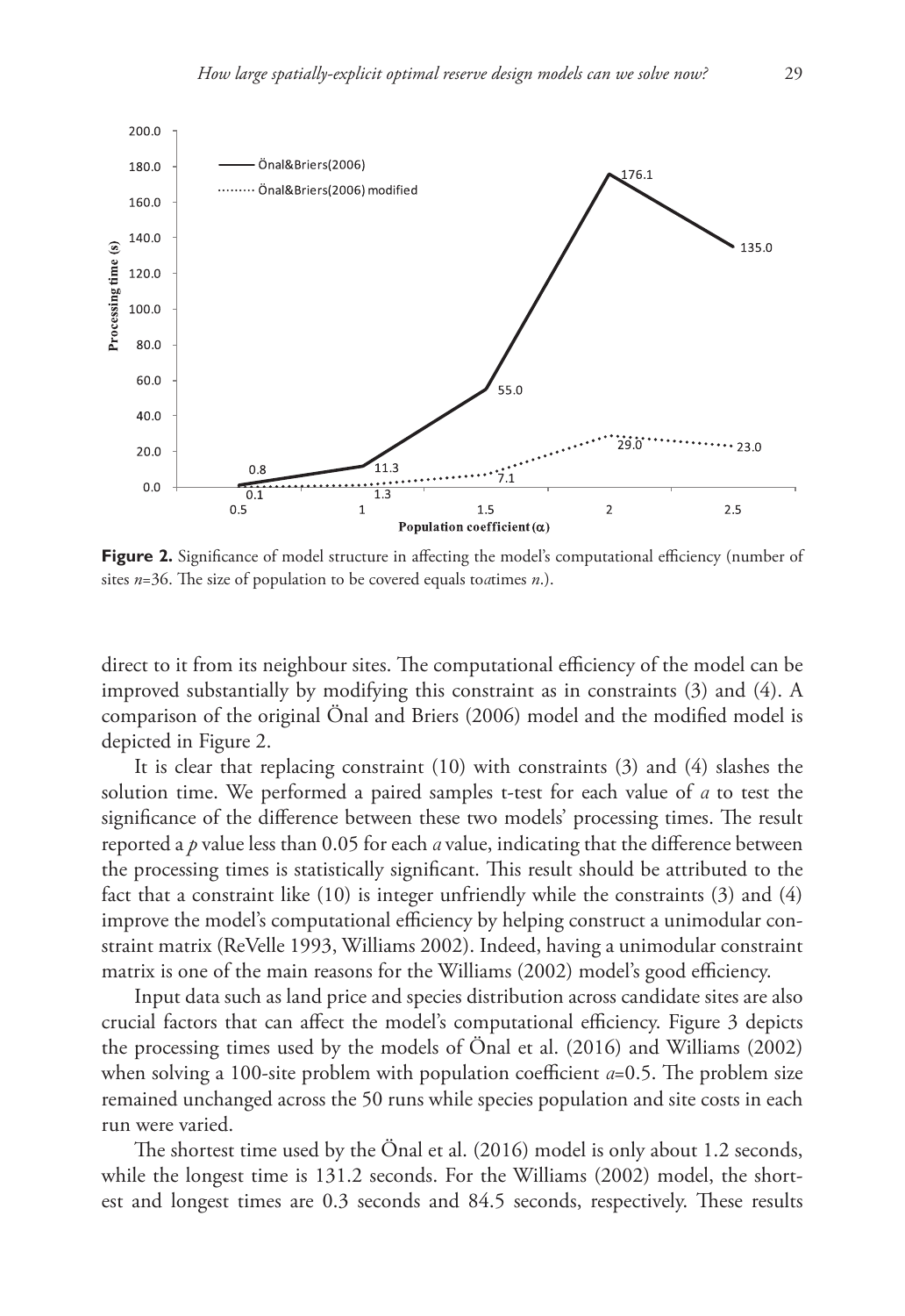

**Figure 3.** Computational efficiency of the Önal et al. (2016) and Williams (2002) models in solving a 100-site problem with various species distributions and site costs data.

indicate that alterations in the input data may increase or decrease the solution time substantially even if the model size remains the same. This can also be explained by the workings of the branch and bound procedure. One data set may yield a 'good' integer solution in an early iteration and eliminate a large portion of the branch and bound tree; therefore, a fewer number of nodes needs to be solved (or just the opposite may occur). This seems to have happened in runs 4, 17, 33 and 44 with the Önal et al. (2016) model and in runs 1, 4, 7, 29, 39 and 44 with the Williams (2002) model.

We should note that none of these factors alone can determine the performance of a MIP model, instead they affect the model's performance together. Solution techniques have been designed to speed up the computational process, such as supplying a cut value (Önal 2003, Cerdeira et al. 2005, Carvajal et al. 2013) or using a hybrid two-phase solution method (Conrad et al. 2012). We did not explore the effects of these techniques on the reserve design models tested here.

## **Conclusions**

We have compared the computational efficiencies of eight representative optimal reserve design models that explicitly incorporate contiguity and compactness considerations. We identified the models presented by Williams (2002) and Önal et al. (2016) as the most efficient models. They both solved a 100-site contiguity problem easily, but encountered difficulty in solving the 200-site and larger contiguity problems. When compactness is also included, the Williams (2002) model had difficulty in solving a 100-site problem, while the Önal et al. (2016) model could solve a 200-site problem in a reasonable processing time (about 20 minutes). The Williams (2002) model could solve contiguity problems and some contiguity and compactness problems with up to 2000 sites when a large fraction of the candidate sites (such as 75 percent or more)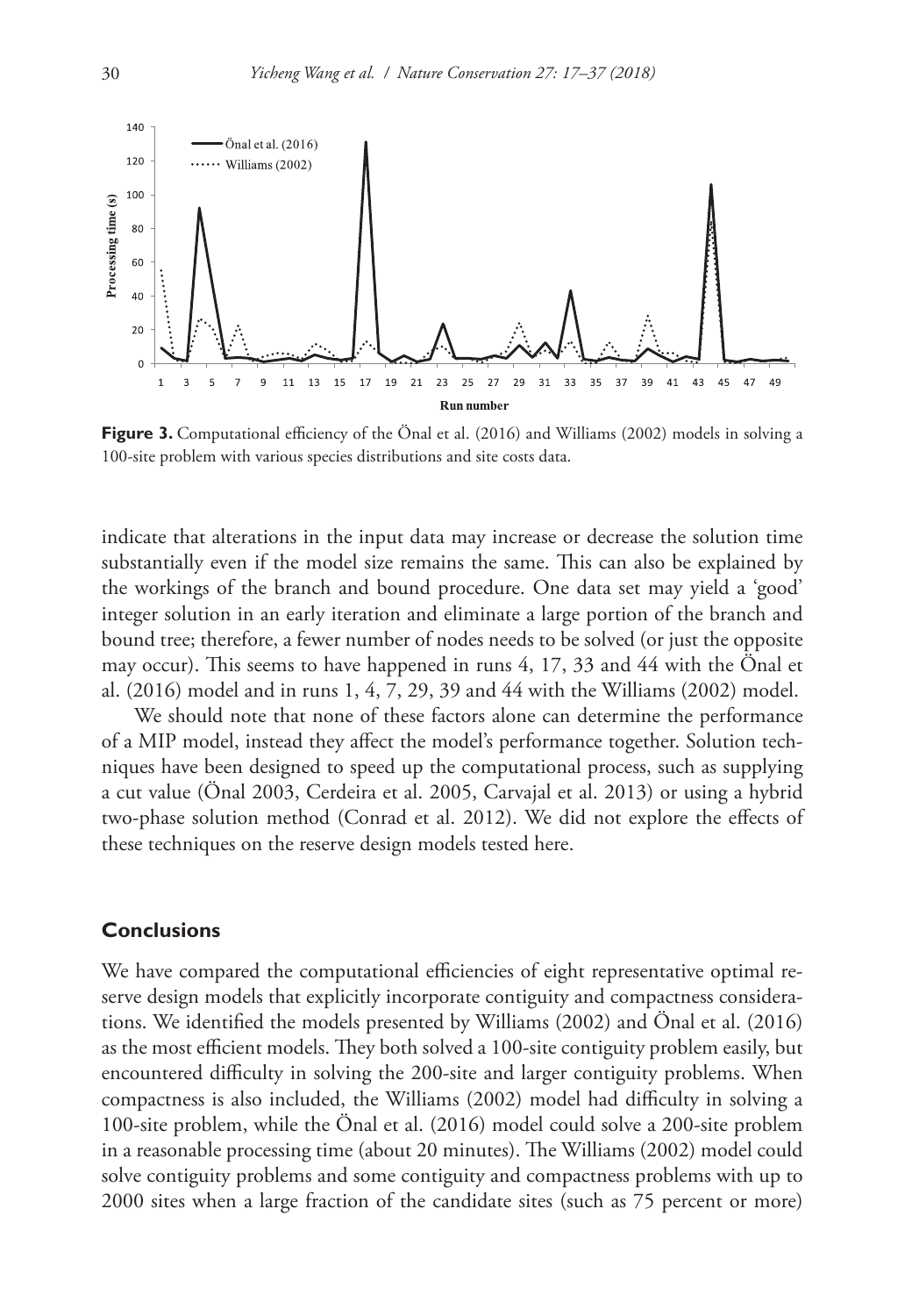needs to be selected. The Önal et al. (2016) model displayed a steady performance and outperformed the Williams (2002) model when both contiguity and compactness are considered, but still the model could not be solved within 1 hour when 500 sites are involved. We identified model size, share of selected sites, model structure and input data as the four important factors affecting the computational efficiency of spatiallyexplicit optimal reserve design models. When developing such a model, one should try to define as few variables and equations as possible and to construct the model in such a way that its constraint matrix is unimodular (ReVelle 1993). These findings may be useful to conservation planners who select and use models in reserve design or management practices. This work may also provide guidance to academic researchers who try to develop computationally efficient optimal reserve design models.

The current nature reserves, whether terrestrial or marine, may not be adequate in providing sufficient protection to biodiversity. For instance, only over 1.89% of the marine protected areas (MPAs) worldwide is covered by exclusively no-take MPAs, far from the Convention on Biological Diversity's (CBD) Aichi Target 11 of 10% MPA coverage by 2020 and even further from the 30% target recommended by the IUCN World Parks Congress 2014 (IUCN 2018). It is almost certain that the current systems of nature reserves should be expanded. Acquiring more protected areas, however, would have to be done in a world where the human economy struggles to grow and the ecosystems and nonhuman species demands protection. Indeed, there is a conflict between economic growth and wildlife conservation (Czech 2014). Various disciplines such as ecological economics and environmental philosophy discussed this conflict and offered principles and guidelines to mediate the conflict and achieve sustainability. The science of nature reserve design or, more specifically, the optimal reserve design models, can contribute too. These models aim to solve practical conservation problems by incorporating ecological and socioeconomic considerations and help best prioritise conservation effort by guaranteeing optimal solutions. With the remarkable improvements in optimisation methods and computational power, it is reasonable to anticipate that spatial optimisation models will likely play a more significant role in the future than it does today in analysing and acquiring new protected areas.

## **Acknowledgments**

The authors thank Dr. Falk Huettmann for his comments which greatly improve the quality of this manuscript. This work was supported by National Natural Science Foundation of China [71202096] and CREES Project [ILLU 05–0361].

### **References**

Ando A, Camm JD, Polasky S, Solow A (1998) Species distribution, land values and efficient conservation. Science 279(5359): 2126–2128.<https://doi.org/10.1126/science.279.5359.2126>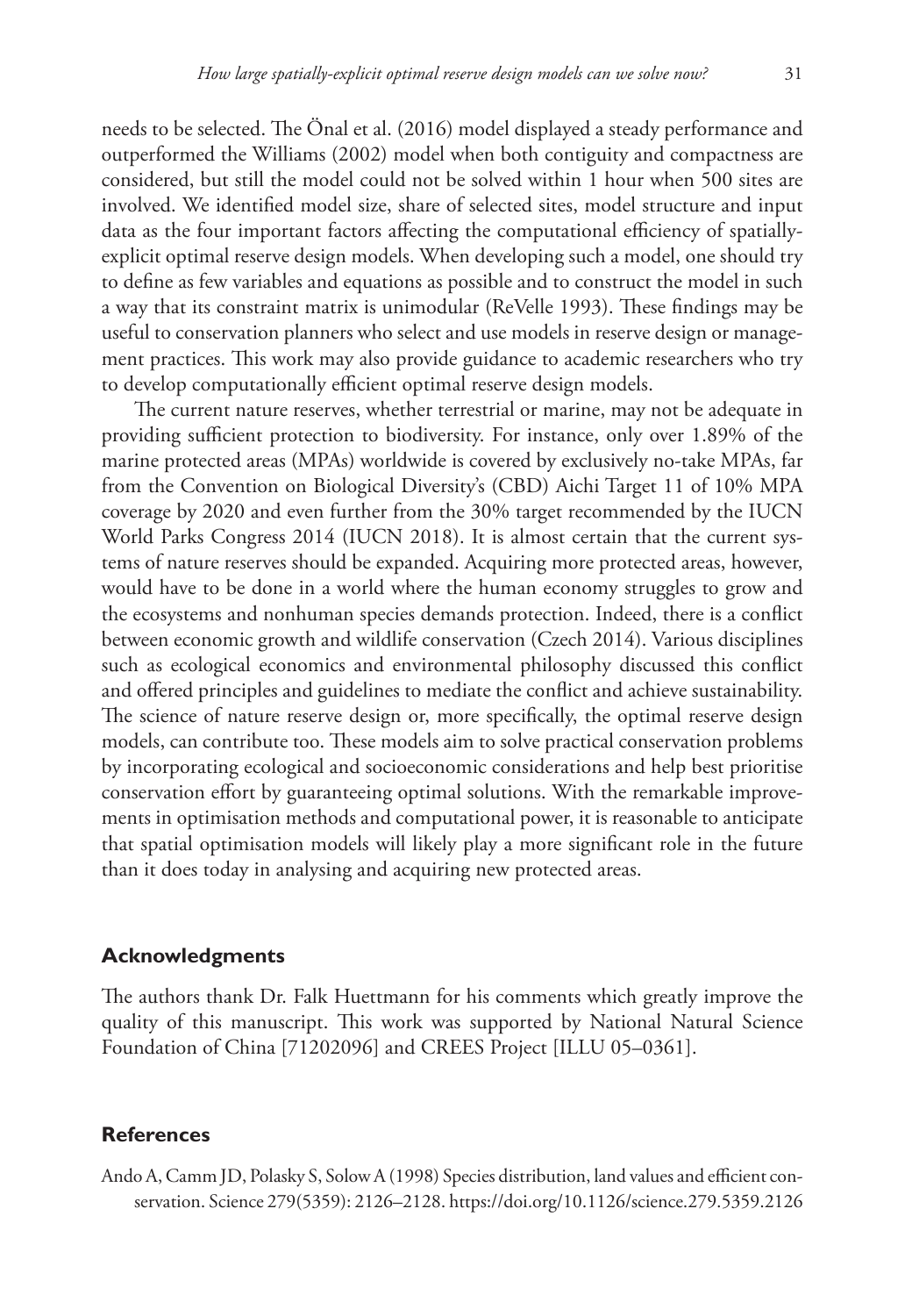- Aplet GH, McKinley PS (2017) A portfolio approach to managing ecological risks of global change. Ecosystem Health and Sustainability 3(2): 1–15.<https://doi.org/10.1002/ehs2.1261>
- Ball IR, Possingham HP, Watts ME (2009) Marxan and relatives: software for spatial conservation prioritization. In: Moilanen A, Wilson KA, Possingham HP (Eds) Spatial Conservation Prioritisation: Quantitative Methods and Computational Tools. Oxford University Press, Oxford, 185–195.
- Billionnet A (2013) Mathematical optimization ideas for biodiversity conservation. European Journal of Operational Research 231(3): 514–534. [https://doi.org/10.1016/j.](https://doi.org/10.1016/j.ejor.2013.03.025) [ejor.2013.03.025](https://doi.org/10.1016/j.ejor.2013.03.025)
- Camm JD, Polasky S, Solow A, Csuti B (1996) A note on optimal algorithms for reserve site selection. Biological Conservation 78(3): 353–355. [https://doi.org/10.1016/0006-](https://doi.org/10.1016/0006-3207(95)00132-8) [3207\(95\)00132-8](https://doi.org/10.1016/0006-3207(95)00132-8)
- Carvajal R, Constantino M, Goycoolea M, Vielma JP, Weintraub A (2013) Imposing Connectivity Constraints in Forest Planning Models. Operations Research 61(4): 824–836. <https://doi.org/10.1287/opre.2013.1183>
- Cerdeira JO, Gaston KJ, Pinto LS (2005) Connectivity in priority area selection for conservation. Environmental Modeling and Assessment 10(3): 183–192. [https://doi.org/10.1007/](https://doi.org/10.1007/s10666-005-9008-4) [s10666-005-9008-4](https://doi.org/10.1007/s10666-005-9008-4)
- Church RL, Stoms DM, Davis FW (1996) Reserve selection as a maximal covering location problem. Biological Conservation 76(2): 105–112. [https://doi.org/10.1016/0006-](https://doi.org/10.1016/0006-3207(95)00102-6) [3207\(95\)00102-6](https://doi.org/10.1016/0006-3207(95)00102-6)
- Cocks KD, Baird IA (1989) Using mathematical programming to address the multiple reserve selection problem: An example from the Eyre Peninsula, South Australia. Biological Conservation 49(2): 113–130. [https://doi.org/10.1016/0006-3207\(89\)90083-9](https://doi.org/10.1016/0006-3207(89)90083-9)
- Conrad JM, Gomes CP, vanHoeve WJ, Sabharwal A, Suter JF (2012) Wildlife corridors as a connected subgraph problem. Journal of Environmental Economics and Management 63(1): 1–18. <https://doi.org/10.1016/j.jeem.2011.08.001>
- Czech B (2014) The conflict between economic growth and wildlife conservation, In: Gates JE, Trauger DL, Czech B (Eds) Peak Oil, Economic Growth, and Wildlife Conservation. Springer, New York, 99–117. [https://doi.org/10.1007/978-1-4939-1954-3\\_5](https://doi.org/10.1007/978-1-4939-1954-3_5)
- Duque JC, Church RL, Middleton RS (2011) The p-regions problem. Geographical Analysis 43(1): 104–126. <https://doi.org/10.1111/j.1538-4632.2010.00810.x>
- Fischer DT, Church RL (2003) Clustering and compactness in reserve site selection: An extension of the biodiversity management area selection model. Forest Science 49: 555–565.
- Jafari N, Hearne J (2013) A new method to solve the fully connected reserve network design problem. European Journal of Operational Research 231(1): 202–209. [https://doi.org/10.1016/j.](https://doi.org/10.1016/j.ejor.2013.05.015) [ejor.2013.05.015](https://doi.org/10.1016/j.ejor.2013.05.015)
- Jafari N, Nuse BL, Moore CT, Dilkina B, Hepinstall-Cymerman J (2017) Achieving full connectivity of sites in the multiperiod reserve network design problem. Computers & Operations Research 81: 119–127. <https://doi.org/10.1016/j.cor.2016.12.017>
- Kingsland SE (2002) Creating a science of nature reserve design: Perspectives from history. Environmental Modeling and Assessment 7(2): 61–69.<https://doi.org/10.1023/A:1015633830223>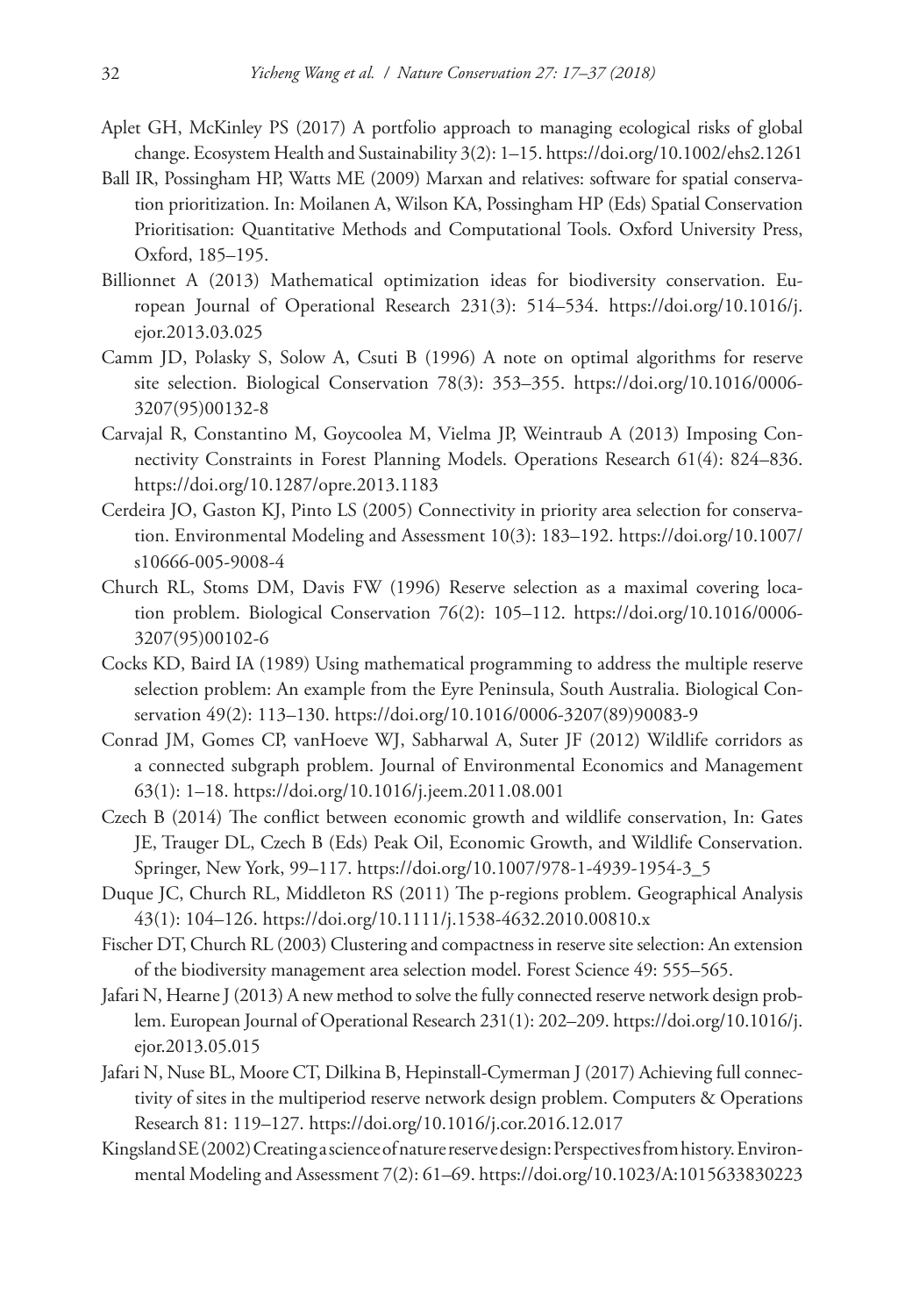- Miller CE, Tucker AW, Zemlin RA (1960) Integer Programming Formulation of Traveling Salesman Problems. Journal of the Association for Computing Machinery 7(4): 326–329. <https://doi.org/10.1145/321043.321046>
- Moilanen A, Wilson KA, Possingham HP (2009) Spatial Conservation Prioritization: Quantitative Methods and Computational Tools.Oxford University Press, Oxford and New York.
- Önal H (2003) First-best, second-best, and heuristic solutions in conservation reserve selection. Biological Conservation 115(1): 55–62. [https://doi.org/10.1016/S0006-](https://doi.org/10.1016/S0006-3207(03)00093-4) [3207\(03\)00093-4](https://doi.org/10.1016/S0006-3207(03)00093-4)
- Önal H, Briers RA (2002) Incorporating spatial criteria in optimum reserve network selection. Proceedings. Biological Sciences 269(1508): 2437–2441. [https://doi.org/10.1098/](https://doi.org/10.1098/rspb.2002.2183) [rspb.2002.2183](https://doi.org/10.1098/rspb.2002.2183)
- Önal H, Briers RA (2006) Optimum selection of a connected reserve network. Operations Research 54(2): 379–388.<https://doi.org/10.1287/opre.1060.0272>
- Önal H, Wang Y (2008) A graph theory approach for designing conservation reserve networks with minimal fragmentation. Networks 52(2): 142–152. [https://doi.org/10.1002/](https://doi.org/10.1002/net.20211) [net.20211](https://doi.org/10.1002/net.20211)
- Önal H, Wang Y, Dissanayake ST, Westervelt JD (2016) Optimal design of compact and functionally contiguous conservation management areas. European Journal of Operational Research 251(3): 957–968.<https://doi.org/10.1016/j.ejor.2015.12.005>
- Possingham H, Ball I, Andelman S (2000) Mathematical methods for identifying representative reserve networks. In: Ferson S, Burgman M (Eds) Quantitative Methods for Conservation Biology. Springer, New York, 291–305. [https://doi.org/10.1007/0-387-22648-6\\_17](https://doi.org/10.1007/0-387-22648-6_17)
- Pressey RL, Nicholls AO (1989) Efficiency in conservation evaluation: Scoring versus iterative approaches. Biological Conservation 50(1–4): 199–218. [https://doi.org/10.1016/0006-](https://doi.org/10.1016/0006-3207(89)90010-4) [3207\(89\)90010-4](https://doi.org/10.1016/0006-3207(89)90010-4)
- Pressey RL, Possingham HP, Day JR (1997) Effectiveness of alternative heuristic algorithms for identifying indicative minimum requirements for conservation reserves. Biological Conservation 80(2): 207–219. [https://doi.org/10.1016/S0006-3207\(96\)00045-6](https://doi.org/10.1016/S0006-3207(96)00045-6)
- ReVelle C, ReVelle CS (1993) Facility siting and integer-friendly programming. European Journal of Operational Research 65(2): 147–158. [https://doi.org/10.1016/0377-2217\(93\)90329-L](https://doi.org/10.1016/0377-2217(93)90329-L)
- Rodrigues ASL, Gaston KJ (2002) Optimisation in reserve selection procedures why not? Biological Conservation 107(1): 123–129. [https://doi.org/10.1016/S0006-3207\(02\)00042-3](https://doi.org/10.1016/S0006-3207(02)00042-3)
- Sarkar S (2012) Complementarity and the selection of nature reserves: Algorithms and the origins of conservation planning, 1980–1995. Archive for History of Exact Sciences 66(4): 397–426.<https://doi.org/10.1007/s00407-012-0097-6>
- Scott JM, Davis F, Csuti B, Noss R, Butterfield B, Groves C, Anderson H, Caicco S, D'Erchia F, Edwards TC, Ulliman J, Wright RG (1993) Gap Analysis: A Geographic Approach to Protection of Biological Diversity. Wildlife Monographs 123: 3–41.
- Shirabe T (2005) A model of contiguity for spatial unit allocation. Geographical Analysis 37(1): 2–16. <https://doi.org/10.1111/j.1538-4632.2005.00605.x>
- Shirabe T (2009) Districting modeling with exact contiguity constraints. Environment and Planning. B, Planning & Design 36(6): 1053–1066.<https://doi.org/10.1068/b34104>